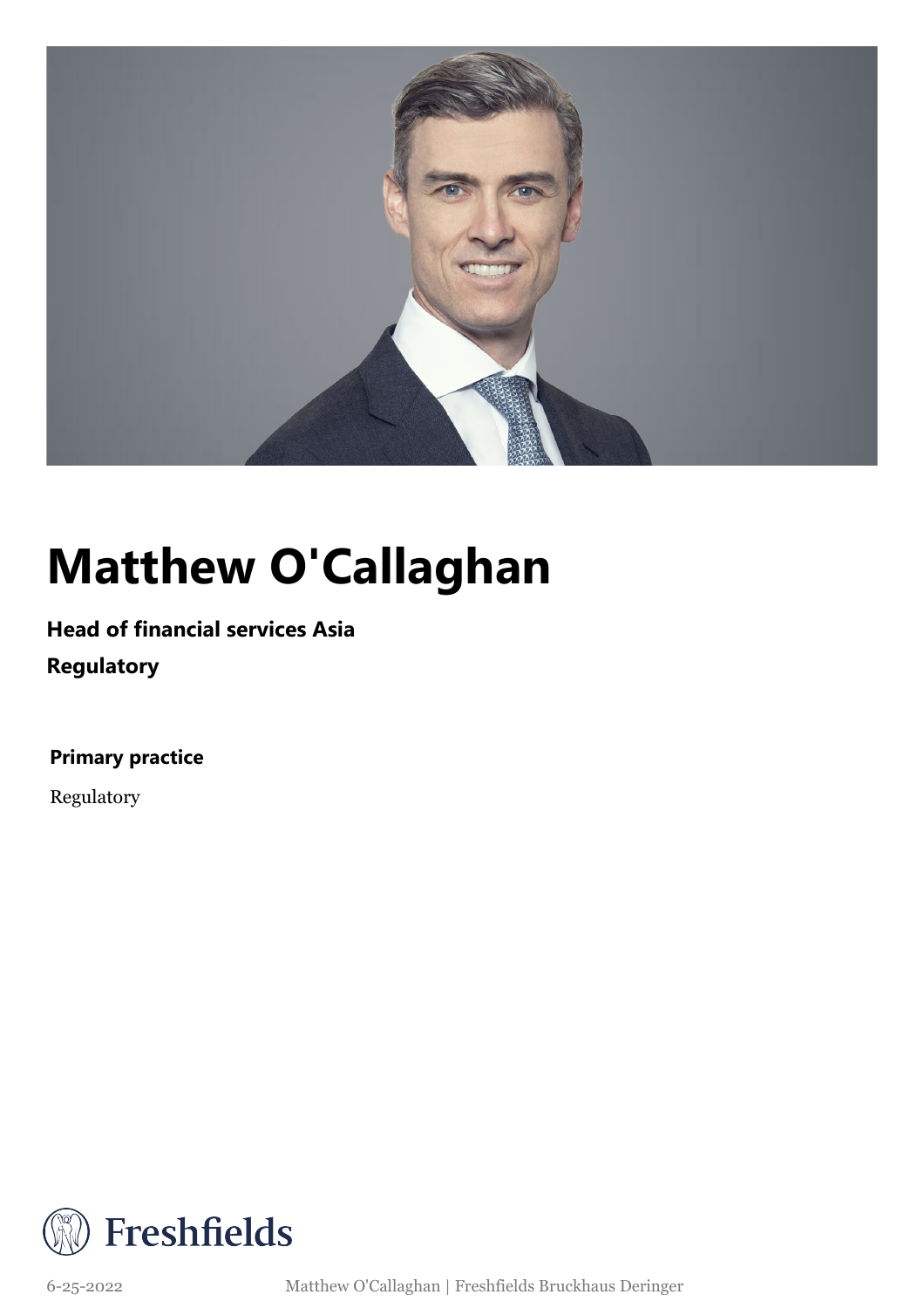# **About Matthew O'Callaghan**

**Matthew is Head of Freshfields' financial services practice in Asia and Co-lead of the Asia fintech/digital team.**

Matthew joined Freshfields from Goldman Sachs where he held a number of roles across Europe and Asia. He has extensive in-house and private practice experience advising on a wide range of legal and regulatory issues affecting financial institutions across Asia and Europe.

Matthew's practice covers regulatory support for banks, non-bank lenders, insurers, broker-dealers, fund managers and fintech clients across the Asia-Pacific region.

### **Recent work**

- Advised numerous global banking groups on matters in relation to their roles as prime brokers and custodians.
- Advised numerous private equity groups on setting up and licensing new entities to carry out private equity businesses in Hong Kong, anti-money laundering, client documentation, compliance policies and general Hong Kong Securities and Futures Commission code of conduct.
- Advised numerous international banks on Hong Kong legal and regulatory issues relating to 'virtual account' and 'e-wallet' services, which are aimed predominantly at e-money institutions, e-commerce entities and other payment service providers.
- Advised China International Capital Corporation Hong Kong Securities Limited and Credit Suisse (Hong Kong) Limited, the Joint Sponsors, and the syndicate comprising 27 underwriters of the global offering and secondary listing of Alibaba Group Holding Limited on the Hong Kong Stock Exchange.

## **Qualifications**

#### **Education**